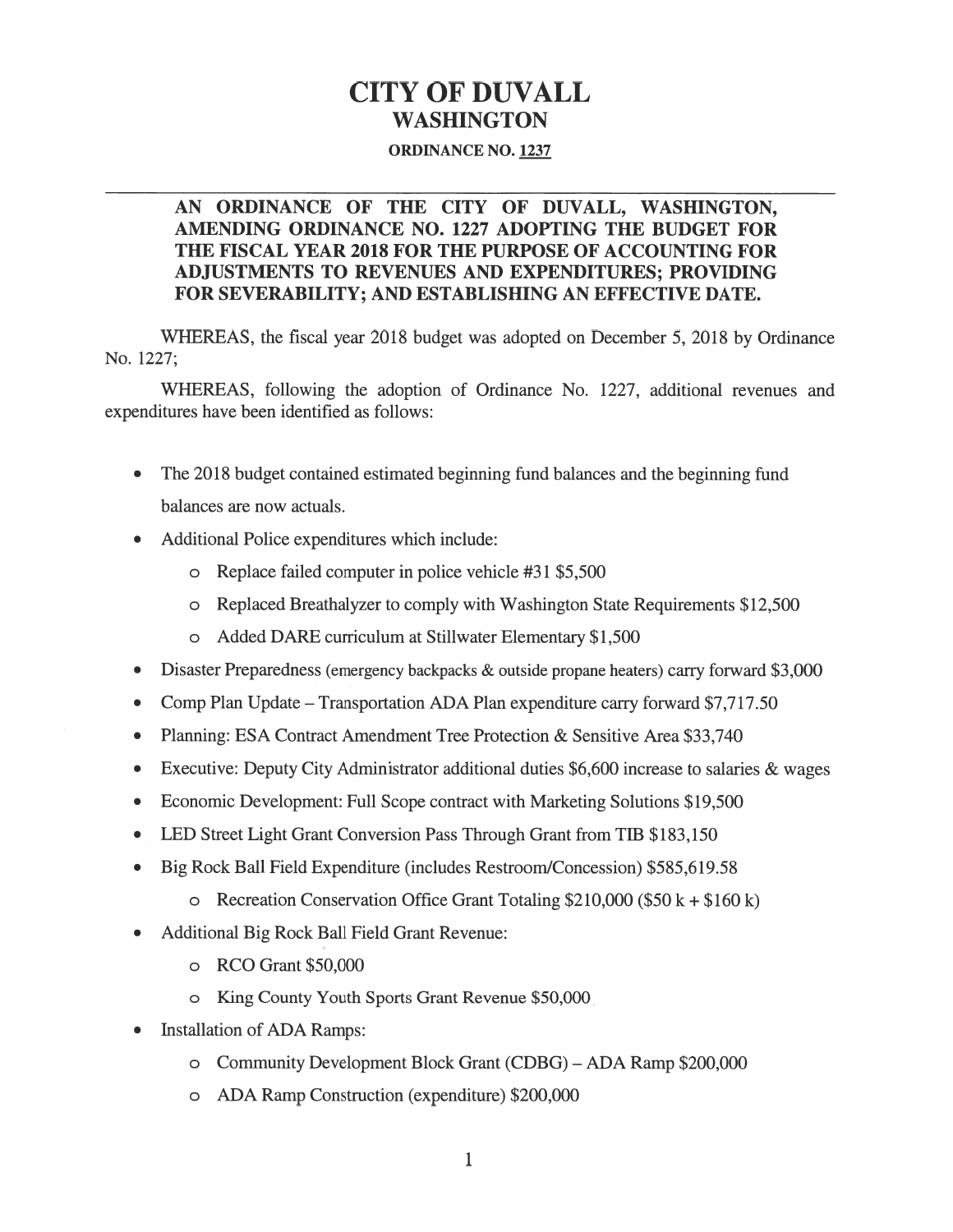- Stage Purchase Additional Expenditure Total \$50,000 (Possible Grant Reimbursement)
	- o Real Estate Excise Tax 1 (Fund 304) \$25,000
	- o Real Estate Excise Tax 2 (Fund 305) \$25,000
- Main Street Construction Project Revenues & Expenditures:
	- Construction costs Expenditure \$280,000  $\circ$
	- Construction Engineering Expenditure \$143,112.34  $\circ$
	- TIB Grant Revenue \$308,077.71  $\circ$
	- WAVE Cost Reimbursement Revenue \$272,110.33  $\circ$
- Storm: Parkwood Retrofit Project:
	- o Construction carry forward from 2017 expenditures \$13,989.27
	- o Dept of Ecology Grant Revenue \$143,902.98
	- o KCSOF Grant Revenue \$7,943.32
- Stormwater Plan expenditure carry forward from 2017 \$26,403.38  $\bullet$
- Storm National Estuary Program (NEP) Grant Dept of Ecology revenue \$141,394.12  $\bullet$
- FEMA Storm Assist grant revenue from early 2017 \$13,290.22  $\bullet$
- Vehicle Purchases from Fund 501:
	- o Police Truck State Bid Process (ordered, not yet received) \$50,000
	- o City Hall Vehicle Purchase used vehicle not to exceed \$20,000

WHEREAS, the City budget needs to be adjusted to take into account the foregoing changes in revenues and expenditures as shown in Section 1; and

WHEREAS, the City Council desires to amend the 2018 budget to account for these adjustments;

NOW, THEREFORE, THE CITY COUNCIL OF THE CITY OF DUVALL, WASHINGTON, DO ORDAIN AS FOLLOWS:

Section 1. Budget Amendment. The budget for fiscal year 2018, as adopted by Ordinance No. 1227 is hereby amended as follows:

Table on Next Page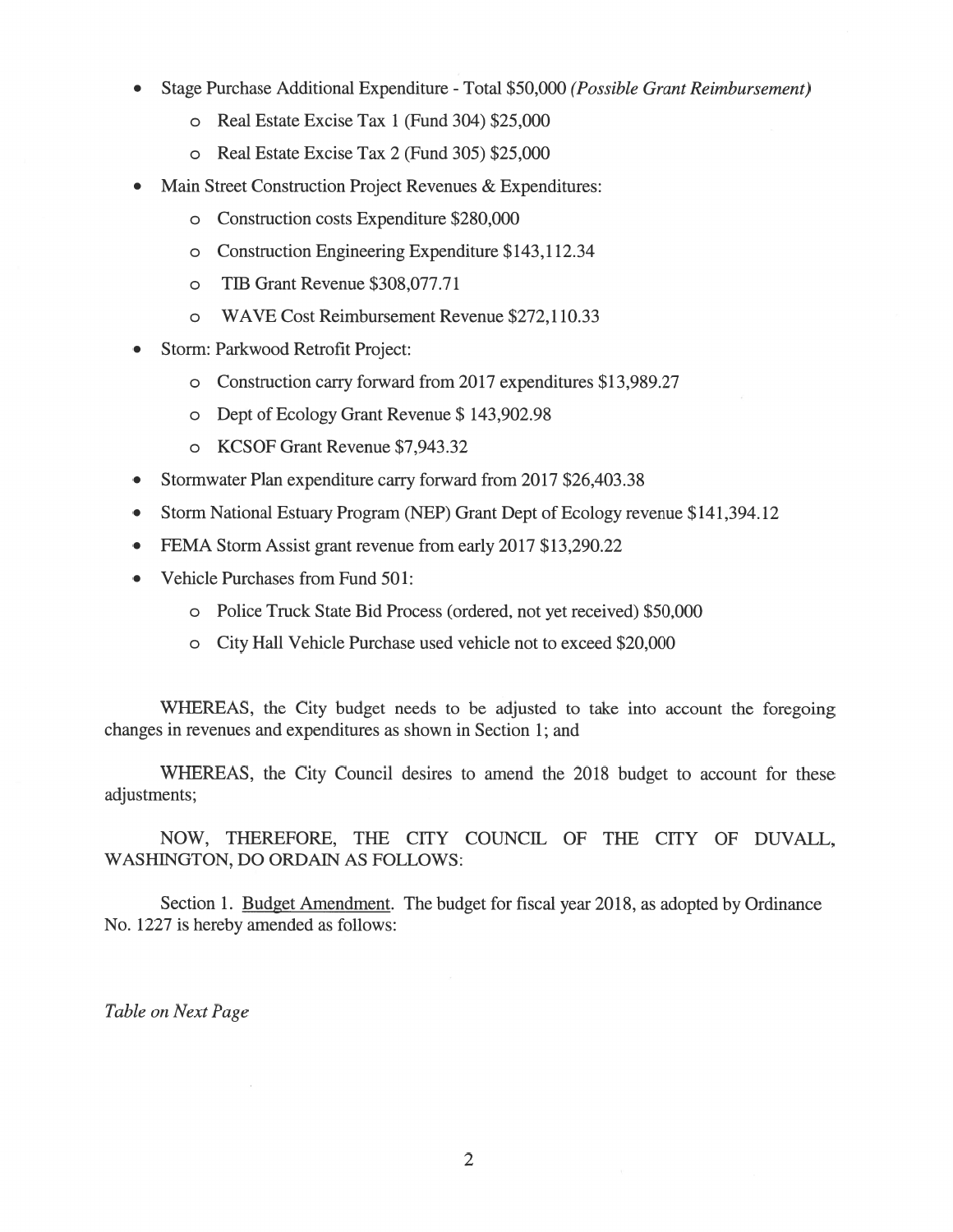|             |                                       |                           | <b>Original</b> |                         | <b>1st Amendment</b> | <b>Amended</b>  |  |
|-------------|---------------------------------------|---------------------------|-----------------|-------------------------|----------------------|-----------------|--|
|             |                                       |                           | 2018            |                         | <b>Increase</b>      | 2018            |  |
| <b>Fund</b> | <b>Description</b>                    |                           | <b>Budget</b>   |                         | (Decrease)           | <b>Budget</b>   |  |
| 001         | <b>General Fund</b>                   | \$                        | 6,671,554       | $\overline{\mathbb{S}}$ | 323,030.93           | \$6,994,584.93  |  |
| 002         | <b>Contingency Fund</b>               | $\overline{\mathcal{L}}$  | 229,794         |                         | 372.84               | 230, 166.84     |  |
| 101         | <b>Street Fund</b>                    | $\overline{\mathfrak{s}}$ | 643,851         |                         | 214,051.02           | 857,902.02      |  |
| 106         | <b>Big Rock Ball Park Maintenance</b> | $\overline{\$}$           | 127,829         |                         | (16, 733.46)         | 111,095.54      |  |
| 107         | Sensitive Areas Mitigation Fund       | $\overline{\$}$           | 39,094          |                         | 89.07                | 39,183.07       |  |
| 206         | 2016 LTGO Main St Debt Service        | $\overline{\$}$           | 551,835         |                         | (55, 292.44)         | 496,542.56      |  |
| 304         | Real Estate Excise Tax Fund 1         | $\overline{\$}$           | 972,334         |                         | 50,539.73            | 1,022,873.73    |  |
| 305         | Real Estate Excise Tax Fund 2         | $\overline{\$}$           | 787,813         |                         | 51,535.15            | 839,348.15      |  |
| 306         | Main St Improvement Fund              | $\overline{\$}$           | 641,260         |                         | 889,709.99           | 1,530,969.99    |  |
| 307         | <b>Street CIP Fund</b>                | $\overline{\mathcal{S}}$  | 783,898         |                         | 431,445.39           | 1,215,343.39    |  |
| 308         | Parks CIP Fund                        | $\overline{\$}$           | 648,199         |                         | 984,433.31           | 1,632,632.31    |  |
| 401         | <b>Water Fund</b>                     | $\overline{\$}$           | 5,035,537       |                         | (16, 515.94)         | 5,019,021.06    |  |
| 402         | Sewer Fund                            | $\overline{\$}$           | 4,278,568       |                         | 104,776.65           | 4,383,344.65    |  |
| 404         | Storm Drainage Fund                   | \$                        | 1,427,178       |                         | 66,667.90            | 1,493,845.90    |  |
| 407         | <b>Water CIP Fund</b>                 | $\overline{\mathfrak{s}}$ | 1,419,862       |                         | 11,528.56            | 1,431,390.56    |  |
| 408         | Sewer CIP Fund                        | $\overline{\$}$           | 991,543         |                         | 695.84               | 992,238.84      |  |
| 409         | Storm Drainage CIP Fund               | $\overline{\$}$           | 107,339         |                         | (1, 548.15)          | 105,790.85      |  |
| 410         | <b>Bond Redemption Fund</b>           | $\overline{\$}$           | 157,693         |                         | 875.62               | 158,568.62      |  |
| 411         | <b>Bond Reserve Fund</b>              | \$                        | 266,208         |                         | 498.93               | 266,706.93      |  |
| 501         | <b>Equipment Fund</b>                 | $\overline{\$}$           | 617,600         |                         | 24,991.15            | 642,591.15      |  |
| 502         | <b>IT Fund</b>                        | $\overline{\$}$           | 400,936         |                         | (5,860.19)           | 395,075.81      |  |
| 503         | <b>Building Maintenance Fund</b>      | \$                        | 226,951         |                         | 5,196.22             | 232, 147.22     |  |
|             | <b>TOTALS</b>                         | \$                        | 27,026,876      | \$                      | 3,064,488.12         | \$30,091,364.12 |  |

Section 2. Severability. Should any section, paragraph, sentence, clause or phrase of this

Ordinance, or its application to any person or circumstance, be declared unconstitutional or otherwise invalid for any reason, or should any portion of this Ordinance be pre-empted by state or federal law or regulation, such decision or pre-emption shall not affect the validity of the remaining portions of this Ordinance or its application to other persons or circumstances.

Section 3. Effective Date. This Ordinance shall be published in the official newspaper of the City, and shall take effect and be in full force five (5) days after the date of publication.

ADOPTED BY THE CITY COUNCIL AT A REGULAR MEETING THEREOF ON THE  $\sqrt{q}$ <sup>th</sup> DAY OF March, 2018.

Approved as to form

Kachel Bun

Passed by the City Council: 03/06/18 Ordinance No. 1237 Date of Publication: 03/09/18

CITY OF DUVALL rerlander Mayor Anny Ockerlander

Rachel Turpin, City Attorney ATTEST/AUTHENTICATED: Vedi Wycoll Wycoff,  $C_{\mu}$ ty  $C_{\mu}$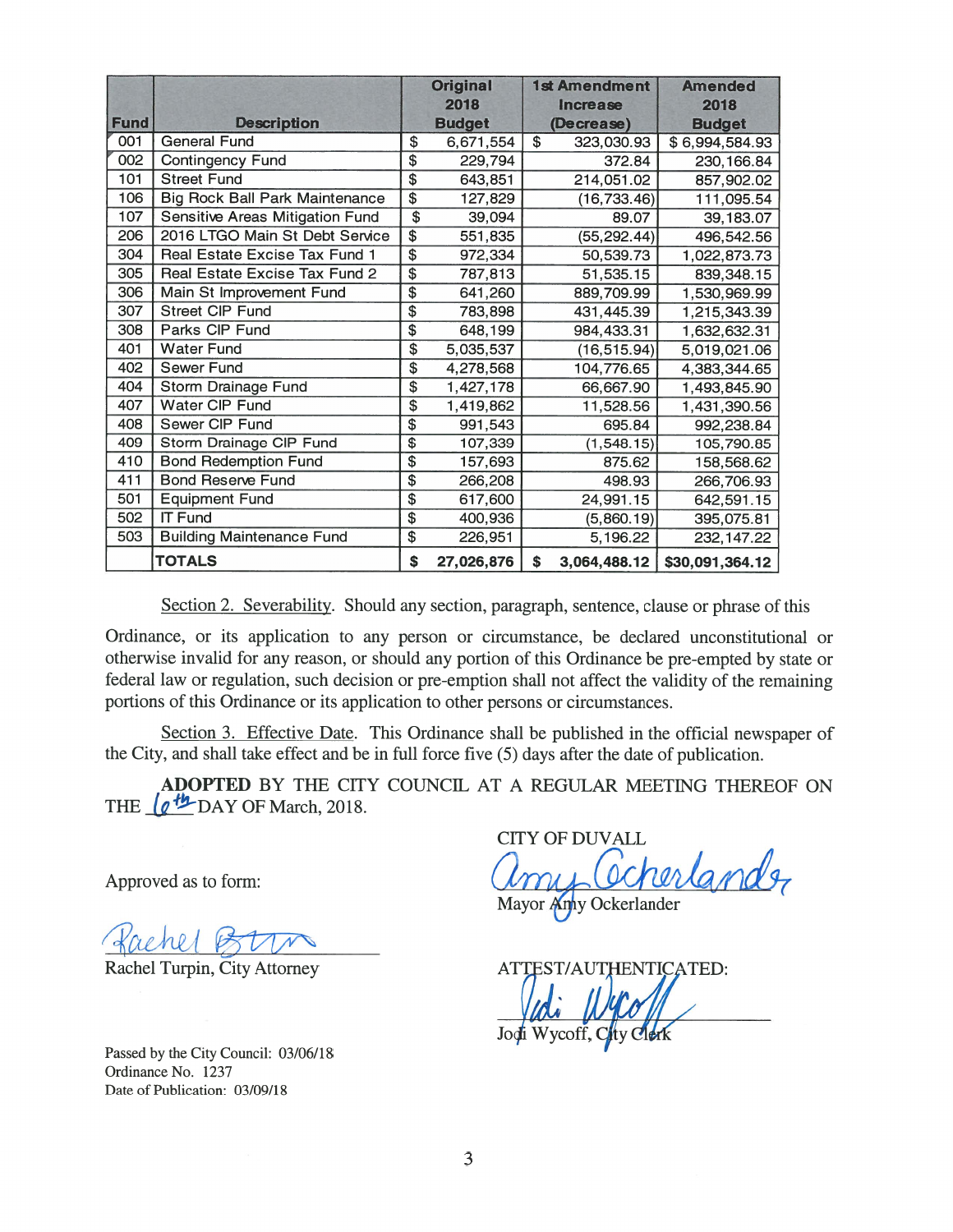## **CITY OF DUVALL EXHIBIT A** Line Item Changes to 2018 Budget

| Fund                                 | <b>Account No.</b>                           | <b>Description</b>                              | <b>Note</b>    | <b>Adopted</b> | <b>Expenditure</b>       | <b>Revenue</b>    | <b>Amended</b> |
|--------------------------------------|----------------------------------------------|-------------------------------------------------|----------------|----------------|--------------------------|-------------------|----------------|
|                                      | <b>General Fund</b>                          |                                                 |                |                |                          |                   |                |
|                                      |                                              | 001-00-308-80-00-00 Beginning Fund Balance      | 1              | 576,087.41     |                          | 604,742.83        | 1,180,830.24   |
|                                      |                                              | 001-00-308-10-00-00 Reserved Beg Fund Balance   | $\mathbf{1}$   | 884,138.18     |                          | (281, 711.90)     | 602,426.28     |
|                                      | 001-02-513-10-11-00 Salaries & Wages         |                                                 | 15             | 138,454.00     | 6,600.00                 |                   | 145,054.00     |
|                                      |                                              | 001-05-558-60-41-01 Prof Services - Zoning Code | 14             | 7,500.00       | 33,740.00                |                   | 41,240.00      |
|                                      |                                              | 001-07-521-20-35-02 Computer & Software         | $\overline{2}$ | 1,600.00       | 5,500.00                 |                   | 7,100.00       |
|                                      | 001-07-521-30-41-08 DARE                     |                                                 | 4              | 3,000.00       | 1,500.00                 |                   | 4,500.00       |
|                                      |                                              | 001-08-558-70-41-00 Economic Development        | 16             | 28,000.00      | 19,500.00                |                   | P<br>47,500.00 |
|                                      | 001-21-544-40-41-02 Comp Plan Update         |                                                 | 11             |                | 7,717.50                 |                   | v<br>7,717.50  |
|                                      |                                              | 001-99-525-60-49-00 Disaster Preparedness       | 10             | 5,000.00       | 3,000.00                 |                   | 8,000.00       |
|                                      |                                              |                                                 | 1.2, 4, 10, 11 |                |                          |                   |                |
|                                      |                                              | 001-97-508-80-00-00 Ending Fund Balance         | , 14, 15, 16   | 1,462,007.59   | (356, 952.85)            |                   | 1,105,054.74   |
|                                      |                                              | 001-97-508-10-00-01 Reserved End Fund Balance   | $\mathbf{1}$   |                | 541,342.00               |                   | 541,342.00     |
|                                      |                                              | 001-97-508-11-00-00 Reserved End Fund Balance   | $\mathbf{1}$   |                | 25,000.00                |                   | 25,000.00      |
|                                      |                                              | 001-97-508-12-00-00 Reserved End Fund Balance   | $\mathbf{1}$   |                | 36,084.28                |                   | 36,084.28      |
|                                      | <b>Total General Fund</b>                    |                                                 |                |                | 323,030.93               | \$<br>323,030.93  |                |
|                                      | <b>Contingency Fund</b>                      |                                                 |                |                |                          |                   |                |
|                                      |                                              | 002-00-308-10-00-00 Reserved Beg Fund Balance   | 1              |                |                          | Ś<br>228,866.74   | 228,866.74     |
|                                      |                                              | 002-00-308-80-00-00 Beginning Fund Balance      | $\mathbf{1}$   | 228,493.90     |                          | (228, 493.90)     |                |
|                                      |                                              | 002-97-508-80-00-00 Ending Fund Balance         | $\mathbf{1}$   | 229,793.90     | (229, 793.90)            |                   |                |
|                                      |                                              | 002-97-508-10-00-00 Reserved End Fund Balance   | $\mathbf{1}$   |                | 230, 166.74              |                   | 230, 166.74    |
|                                      | <b>Total Contingency Fund</b>                |                                                 |                |                | Ś<br>372.84              | \$<br>372.84      |                |
|                                      | <b>Street Fund</b>                           |                                                 |                |                |                          |                   |                |
|                                      |                                              | 101-00-308-10-00-00 Reserved Beg Fund Balance   | $\mathbf{1}$   |                |                          | 103,483.23        | 103,483.23     |
|                                      |                                              | 101-00-308-80-00-00 Beginning Fund Balance      | $\mathbf{1}$   | 72,582.21      |                          | (72, 582.21)      |                |
|                                      | <b>NEW BARS#</b>                             | <b>TIB LED Grant</b>                            | 5              |                |                          | 183,150.00        | 183,150.00     |
|                                      | 101-23-542-63-47-00 Street Lightening        |                                                 | 5              | 100,706.00     | 183,150.00               |                   | 283,856.00     |
|                                      |                                              | 101-97-508-10-00-00 Reserved End Fund Balance   | 1              |                | 108,714.23               |                   | 108,714.23     |
|                                      |                                              | 101-97-508-80-00-00 Ending Fund Balance         | $\mathbf{1}$   | 77,813.21      | (77, 813.21)             |                   |                |
|                                      | <b>Total Street Fund</b>                     |                                                 |                |                | \$.<br>214,051.02 \$     | 214,051.02        |                |
|                                      | <b>Big Rock Park Fund</b>                    |                                                 |                |                |                          |                   |                |
|                                      |                                              | 106-00-308-10-00-00 Reserved Beg Fund Balance   | 1              |                |                          | 11,679.59         | 11,679.59      |
|                                      |                                              | 106-00-308-80-00-00 Beginning Fund Balance      | $\mathbf{1}$   | 28,413.05      |                          | (28, 413.05)      |                |
|                                      |                                              | 106-97-508-10-00-00 Reserved End Fund Balance   | $\mathbf{1}$   |                | 12,479.59                |                   | 12,479.59      |
|                                      |                                              | 106-97-508-80-00-00 Ending Fund Balance         | $\mathbf{1}$   | 29,213.05      | (29, 213.05)             |                   |                |
|                                      | <b>Total Big Rock Park Fund</b>              |                                                 |                |                | \$<br>$(16, 733.46)$ \$  | (16, 733.46)      |                |
|                                      | <b>Sensitive Areas Mitigation Fund</b>       |                                                 |                |                |                          |                   |                |
|                                      |                                              | 107-00-308-10-00-00 Beginning Fund Balance      | 1              | 38,793.95      |                          | 89.07             | 38,883.02      |
|                                      |                                              | 107-97-508-10-00-00 Ending Fund Balance         | 1              | 7,893.95       | 89.07                    |                   | 7,983.02       |
|                                      | <b>Total Sensitive Areas Mitigation Fund</b> |                                                 |                |                | 89.07 \$<br>Ś.           | 89.07             |                |
| LTGO - Debt Service Fund             |                                              |                                                 |                |                |                          |                   |                |
|                                      |                                              | 206-00-308-80-00-00 Beginning Fund Balance      | 1              | 75,157.66      |                          | (55, 292.44)<br>s | 19,865.22      |
|                                      |                                              | 206-97-580-80-00-00 Ending Fund Balance         | 1              |                | 75,158.16 \$ (55,292.44) |                   | 19,865.72      |
|                                      | <b>Total LTGO - Debt Service Fund</b>        |                                                 |                |                | \$ (55, 292.44) \$       | (55, 292.44)      |                |
| <b>Real Estate Excise Tax 1 Fund</b> |                                              |                                                 |                |                |                          |                   |                |
|                                      |                                              | 304-00-308-10-00-00 Beginning Fund Balance      | 1              | 767,434.24     |                          | 50,539.73         | 817,973.97     |
|                                      | 304-18-594-75-62-00 Stage Purchase           |                                                 | 19             | 20,000.00      | 25,000.00                |                   | 45,000.00      |
|                                      |                                              | 304-97-508-80-00-00 Ending Fund Balance         | $\mathbf{1}$   | 802,334.24     | (802, 334.24)            |                   |                |
|                                      |                                              | 304-97-508-10-00-00 Rest End Fund Balance       | 1, 19          |                | 827,873.97               |                   | 827,873.97     |
|                                      | <b>Total Real Estate Excise Tax 1 Fund</b>   |                                                 |                |                | \$.<br>50,539.73 \$      | 50,539.73         |                |

 $\lambda$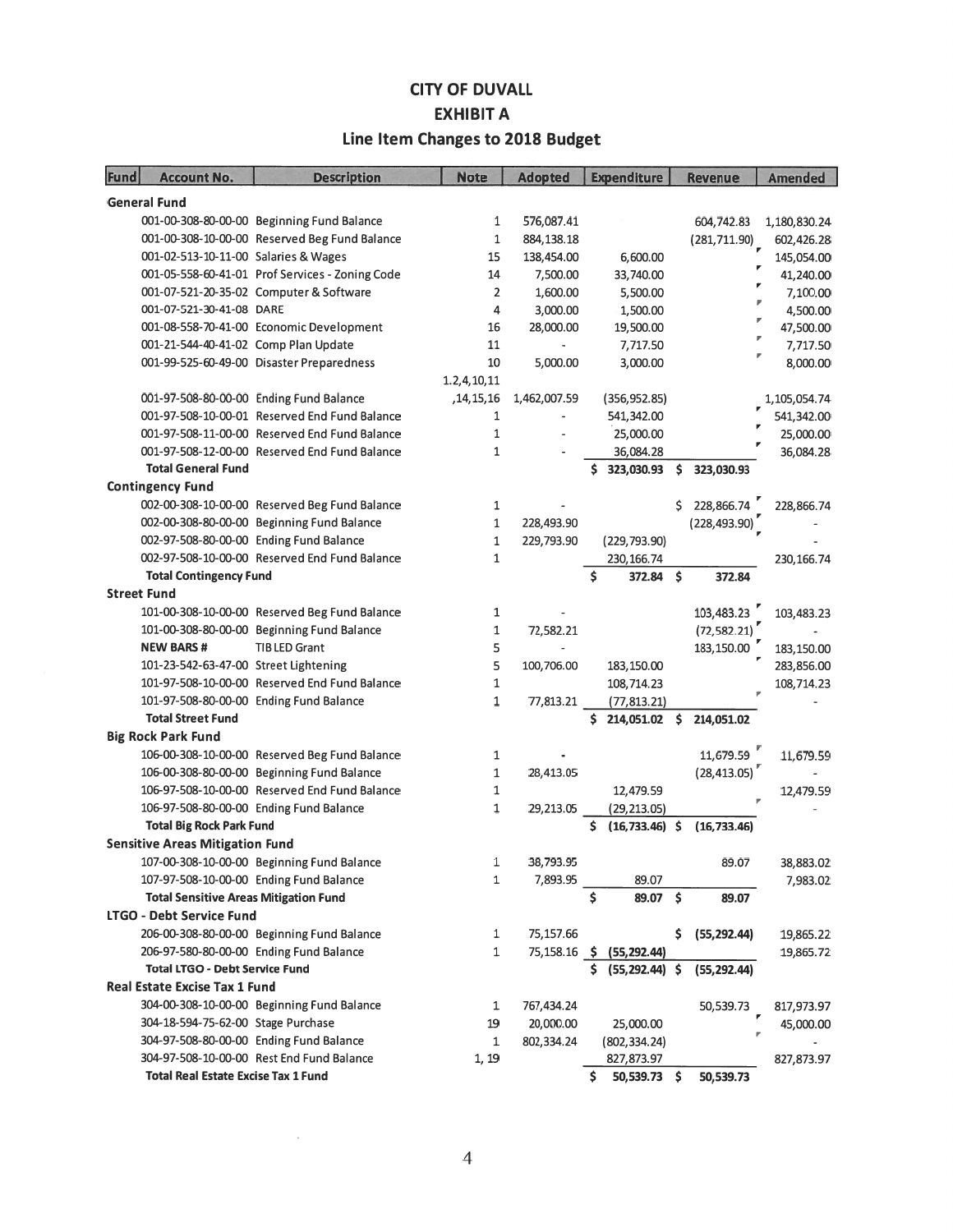| <b>Real Estate Excise Tax 2 Fund</b>                   |              |              |    |                  |                  |              |
|--------------------------------------------------------|--------------|--------------|----|------------------|------------------|--------------|
| 305-00-308-10-00-00 Beginning Fund Balance             | 1            | 584,313.42   |    |                  | 51,535.15        | 635,848.57   |
| 305-18-594-75-62-00 Stage Purchase                     | 19           | 20,000.00    |    | 25,000.00        |                  | 45,000.00    |
| 305-97-508-80-00-00 Ending Fund Balance                | $\mathbf{1}$ | 601,753.42   |    | (601, 753.42)    |                  |              |
| 305-97-508-10-00-00 Rest End Fund Balance              | 1, 19        |              |    | 628,288.57       |                  | 628,288.57   |
| <b>Total Real Estate Excise Tax 2 Fund</b>             |              |              | Ś. | 51,535.15 \$     | 51,535.15        |              |
| <b>Main Street Improvement</b>                         |              |              |    |                  |                  |              |
| 306-00-308-00-00-00 Begin Fund Balance                 | 1            | 640,559.51   |    |                  | \$ (640, 559.51) |              |
| 306-00-308-10-00-00 Reserved Beg Fund Balance          | $\mathbf{1}$ |              |    |                  | 950,081.46       | 950,081.46   |
| 306-00-334-03-81-00 Main Street TIB Grant              | 13           |              |    |                  | 308,077.71       | 308,077.71   |
| 306-00-379-10-00-00 Main Street WAVE Reimb             | 13           |              |    |                  | 272,110.33       | 272,110.33   |
| 306-21-595-35-63-00 Main Street Construction           | 13           | 400,000.00   | \$ | 280,000.00       |                  | 680,000.00   |
| 306-21-595-10-63-01 Main Street Construction Engineeri | 13           |              | Ś  | 143,112.34       |                  | 143, 112.34  |
| 306-97-508-00-00-00 Ending Fund Balance                | $\mathbf{1}$ |              |    |                  |                  |              |
| 306-97-508-10-00-00 Reserved Fund Balance              | 1,13         | 211,512.51   |    | 466,597.65       |                  | 678,110.16   |
| <b>Total Main St Improvement</b>                       |              |              |    | \$889,709.99     | \$<br>889,709.99 |              |
| <b>Street Capital Improvement Fund</b>                 |              |              |    |                  |                  |              |
| 307-00-308-10-00-00 Reserved Beg Fund Balance          | 1            | 281,734.64   |    |                  | 231,445.39       | 513,180.03   |
| 307-00-334-04-20-01 CDBG ADA Ramps Rev                 | 12           |              |    |                  | 200,000.00       | 200,000.00   |
| 307-23-595-61-63-00 ADA Ramps Construction             | 12           |              |    | 200,000.00       |                  | 200,000.00   |
| 307-97-508-10-00-00 Ending Fund Balance                | $\mathbf{1}$ | 656,867.64   |    | 231,445.39       |                  | 888,313.03   |
| <b>Total Street Capital Improvement Fund</b>           |              |              |    | \$431,445.39     | \$<br>431,445.39 |              |
| <b>Park Capital Improvement Fund</b>                   |              |              |    |                  |                  |              |
| 308-00-308-10-00-00 Beginning Fund Balance             | 1            | 177,784.21   |    |                  | 724,433.31       | 902,217.52   |
| 308-00-334-02-70-00 Big Rock RCO Grant                 | 9            |              |    |                  | 210,000.00       | 210,000.00   |
| 308-00-337-07-75-00 Big Rock King County Grant         | 9            |              |    |                  | 50,000.00        | 50,000.00    |
| 308-15-594-76-63-06 Big Rock Construction              | 9            | 300,000.00   |    | 585,619.58       |                  | 885,619.58   |
| 308-97-508-10-00-00 Ending Fund Balance                | 1,9          | 85,151.21    |    | 398,813.73       |                  | 483,964.94   |
| <b>Total Park Capital Improvement Fund</b>             |              |              |    | \$984,433.31     | \$<br>984,433.31 |              |
| <b>Water Utility Fund</b>                              |              |              |    |                  |                  |              |
| 401-00-308-10-00-00 Reserved Beg Fund Balance          | 1            | 700,677.00   |    |                  |                  | 700,677.00   |
| 401-00-308-80-00-00 Beginning Fund Balance             | 1            | 2,270,732.76 |    |                  | (16, 515.94)     | 2,254,216.82 |
| 401-97-508-10-00-00 Reserved End Fund Balance          | $\mathbf{1}$ |              |    | 700,677.00       |                  | 700,677.00   |
| 401-97-508-80-00-00 Ending Fund Balance                | 1            | 3,007,474.30 |    | (717, 192.94)    |                  | 2,290,281.36 |
| <b>Total Water Utility Fund</b>                        |              |              |    | $(16,515.94)$ \$ | (16, 515.94)     |              |
| <b>Sewer Utility Fund</b>                              |              |              |    |                  |                  |              |
| 402-00-308-80-00-00 Beginning Fund Balance             | 1            | 1,144,696.50 |    |                  | (451, 018.35)    | 693,678.15   |
| 402-00-308-10-00-00 Reserved Beg Fund Balance          | $\mathbf{1}$ | 713,441.00   |    |                  | 555,795.00       | 1,269,236.00 |
| 402-97-508-80-00-00 Ending Fund Balance                | 1            | 1,794,590.50 |    | (1, 164, 459.35) |                  | 630, 131.15  |
| 402-97-508-10-00-00 Restricted Fund                    | 1            |              |    | 934,236.00       |                  | 934,236.00   |
| 402-97-508-11-00-00 Restricted Reserve DOE Loan        | $\mathbf{1}$ |              |    | 335,000.00       |                  | 335,000.00   |
| <b>Total Sewer Utility Fund</b>                        |              |              |    | \$104,776.65     | 104,776.65       |              |
| <b>Stormwater Utility Fund</b>                         |              |              |    |                  |                  |              |
| 404-00-308-80-00-00 Beginning Fund Balance             | 1            | 114,613.53   |    |                  | 8,864.54         | 123,478.07   |
| 404-00-308-10-00-00 Reserved Beg Fund Balance          | 1            | 540,677.28   |    |                  | (248, 727.28)    | 291,950.00   |
| 404-00-334-03-12-00 Parkwood DOE Grant                 | 6            |              |    |                  | 143,902.98       | 143,902.98   |
| 404-00-337-07-01-00 Parkwood KCSROF Grant              | 6            |              |    |                  | 7,943.32         | 7,943.32     |
| 404-00-333-66-00-00 NEP Grant DOE                      | 7            | 20,000.00    |    |                  | 141,394.12       | 161,394.12   |
| 404-00-333-97-03-12 FEMA Storm Assit Grant             | 8            |              |    |                  | 13,290.22        | 13,290.22    |
| 404-29-531-00-41-04 NEP Stormwater Plan                | 7            | 20,000.00    |    | 26,403.38        |                  | 46,403.38    |
| 404-29-594-38-63-01 Parkwood Construction              | 6            | 20,000.00    |    | 13,989.27        |                  | 33,989.27    |
| 404-97-508-80-00-00 Ending Fund Balance                | 1,6,7,8      | 635,314.81   |    | (265, 674.75)    |                  | 369,640.06   |
| 404-97-508-10-00-00 Reserved End Fund Balance          | $\mathbf{1}$ |              |    | 291,950.00       |                  | 291,950.00   |
| <b>Total Stormwater Utility Fund</b>                   |              |              | \$ | 66,667.90 \$     | 66,667.90        |              |